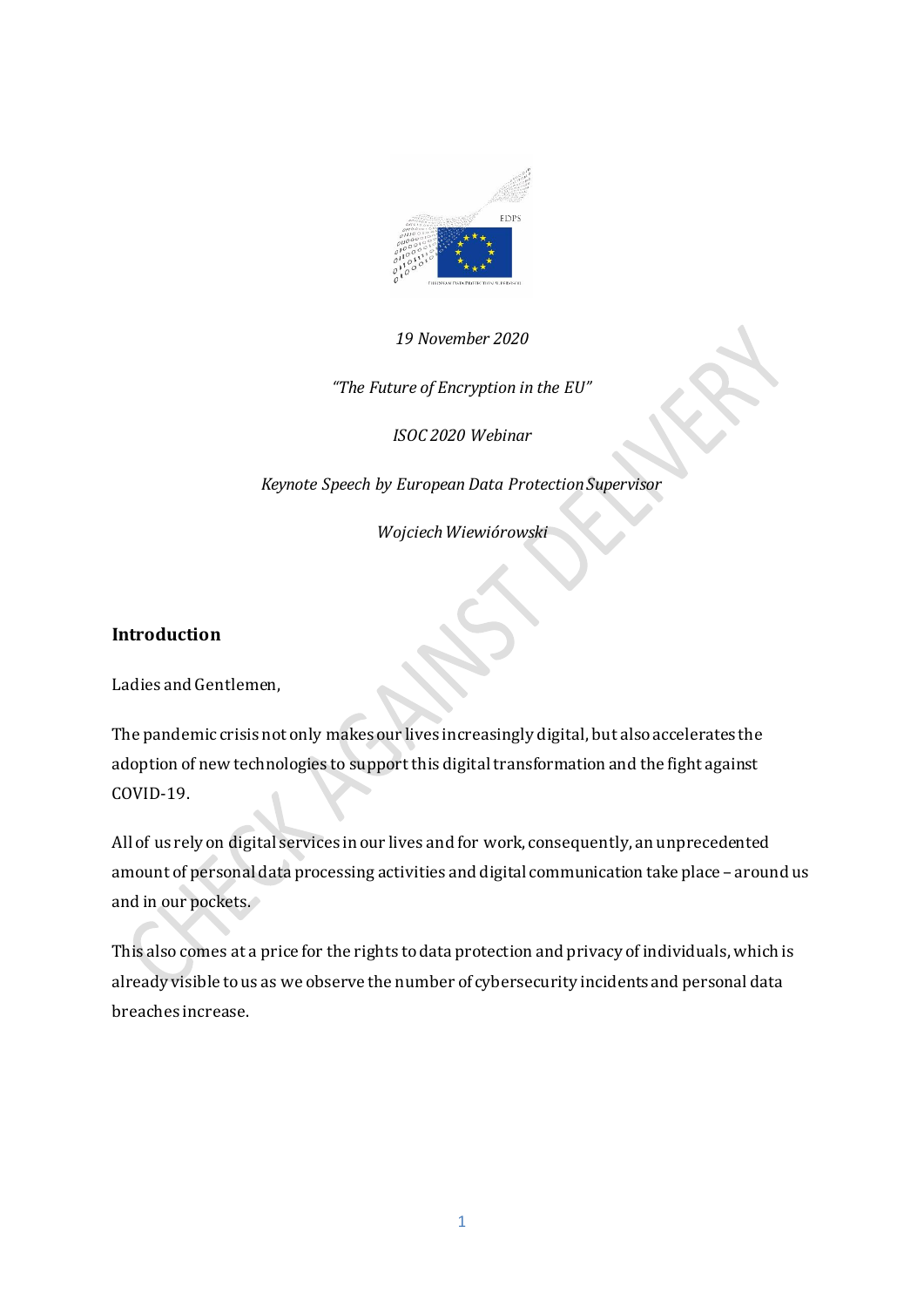## **The importance of encryption for data protection and privacy**

Today I want to contribute to the debate by focusing on encryption from a data protection supervisory authority's point of view.

Thanks to the GDPR, encryption is officially part and parcel of effective data protection and privacy, for almost 2,5 years now.

Why? Because the GDPR explicitly refers to encryption in three of its 99 articles.

In the section on the security of processing, Article 32 lists encryption as a prominent security measure for personal data.

Another situation where encryption plays a role is in the assessment of personal data breaches in Article 34. A controller may not be obliged to communicate a breach to individuals concerned if encryption was applied to the data in question.

In both cases, the supervisory authority will have to assess not only the risk(s) related to data processing as such, but will also need to understand the effectiveness ofthe cryptographic measures.

In addition, Article 6 paragraph 4 on lawfulness of processing allows for the processing of data beyond its original purpose, when this purpose is "compatible". One of the elements to take into account in this assessment is the existence of appropriate safeguards, which may include encryption.

Although these three Articles 6, 32 and 34 explicitly mention encryption, there are of course other contexts in which the GDPR mandates appropriate technical and organisational measures, and these may include encryption, e.g. for data protection by design and by default.

While encryption as such is not always mandatory, the GDPR expresses a clear preference for such measures, therefore the EDPS (and other supervisory authorities) expects data controllers and processors to use them whenever possible.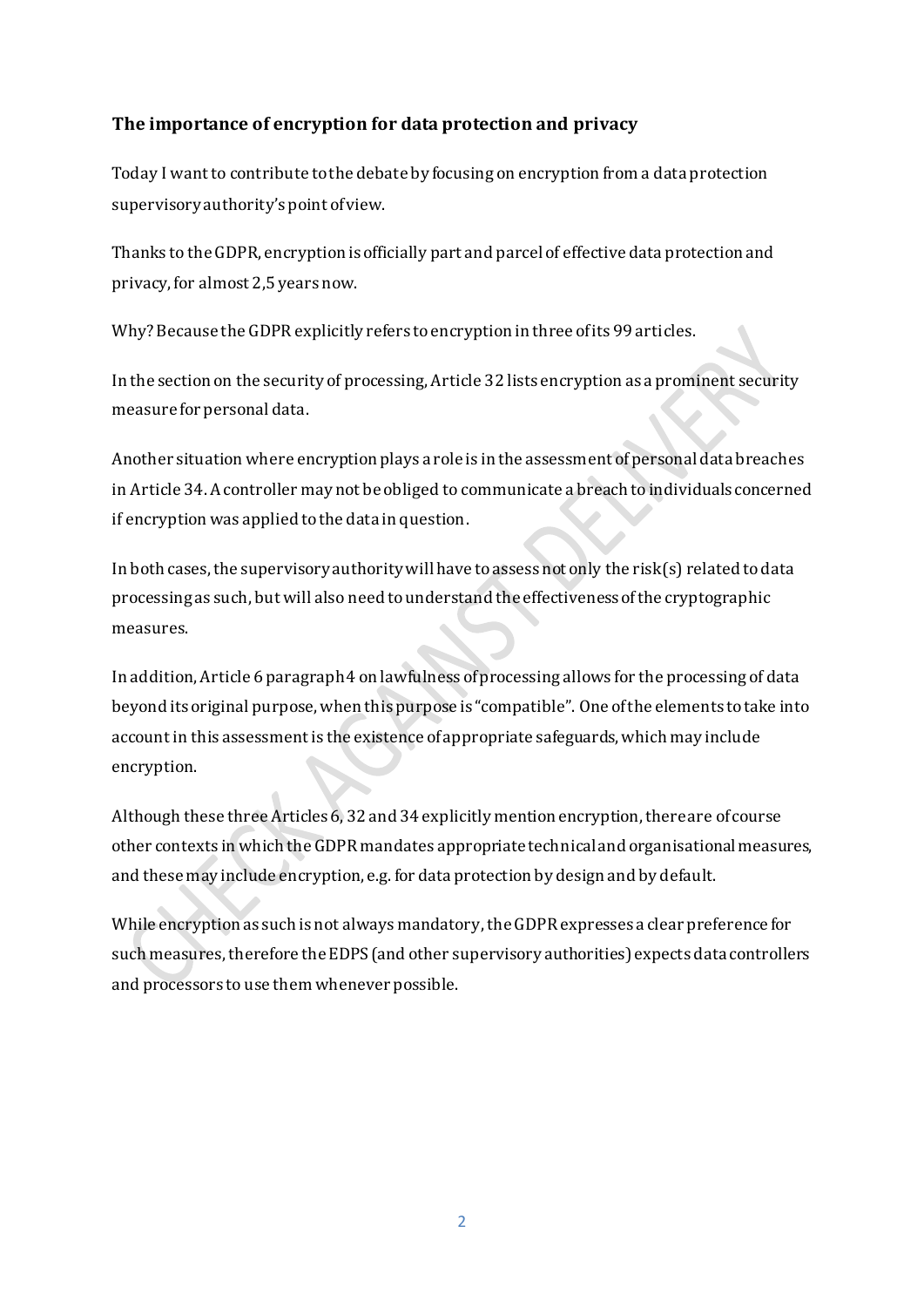# **The Schrems II Judgement**

This is for example the case for international data transfers.

The European Data Protection Board (EDPB), of which the EDPS is a full member, has just last week issued its long-awaited practical guidance following the Court of Justice of the European Union's landmark Schrems II decision. The guidance is open for public consultation until 30 November. It outlines EUdata protection authorities' expectations on how organisations should approach international data transfers of GDPR-covered personal data, including supplementary measures that companies can adopt to protect data from overreaching government surveillance outside of Europe.

As for encryption, the EDPB underlines that strong, state-of-the-art encryption in-transit and atrest can help to provide an adequate level of data protection. This will apply in particular to scenarios where a data exporter uses a hosting service provider in a third country to store personal data (e.g., for backup purposes). The EDPB, however, stresses that encryption would only be an effective supplementary measure if the cryptographic keys are retained solely by the data exporter, or other entities entrusted with this task that reside in the EEA or a third country that the European Commission has found to provide an adequate level of data protection.

Here we clearly see the importance of having appropriate encryption mechanisms. They have the power to mitigate risks that otherwise might force processors to relocate huge datacentres, and controllers to move services to new compliant processors.

# **Challenges for strong encryption**

There are certain challenges for strong encryption, such as:

- the need to maintain strong encryption algorithms and secure encryption products in the face of technological developments, e.g. quantum computing, as well as hardware and software vulnerabilities;
- how to deal with the metadata of encrypted digital exchanges, as personal data can be inferred using data mining and artificial intelligence.

From the perspective of individuals' whose data is processed and the viewpoint of a data protection supervisory authority, any weakening or circumvention of encryption constitutes a limitation ofthe rules designed to protect the fundamental rights to the protection of personal data and privacy.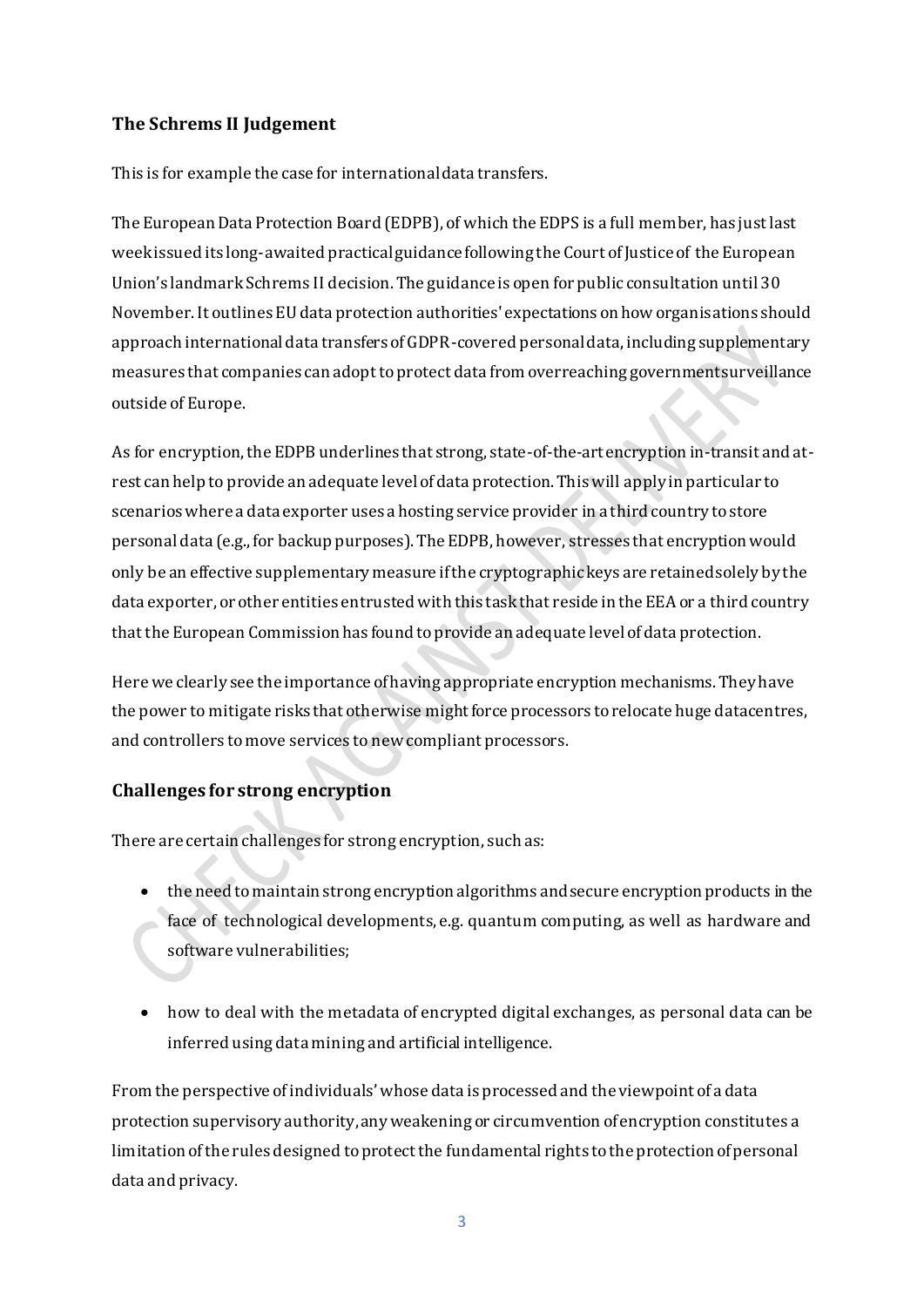We all know that one of the greatest disadvantages of IT backdoors in general - not just for encryption backdoors- is that they are open to manipulation not just by authorised persons but also by malicious actors.

Some argue that we need to circumvent encryption by introducing data processing at the points and times when data is in clear, for example before a file is actually encrypted, or before or after communication is encrypted end-to-end. The intention is clear: to inspect in real time data for different purposes such as the detection of criminal activities or the detection of attacks on IT infrastructure. A recent draft Council Resolution even speaks of "security despite encryption".

From my perspective, two aspects in this policy debate need to be stressed: the need to differentiate, and the need for clear legal framings.

Firstly, in my view, there is no *single* approach for requesting lawful access that can be applied to *every* technology or means of communication. Therefore it makes little sense to argue with absolutist positions, e.g. that "confidentiality of communications can *never* be restricted", or that "law enforcement will be unable to protect the public unless it can obtain access to *all* encrypted data".

Secondly, EU law and in particular the EU Charter of Fundamental Rights require any interferences with fundamental rights to be "provided for by law", in order to guarantee legal certainty and foreseeability, so that we can know who does what and for what reason.

In my recent EDPS Opinion on the EU Commission's proposal for temporary derogations from Directive 2002/58/EC for the purpose of combatting child sexual abuse online, I underlined that measures to detect, remove and report child sexual abuse online must be accompanied by a comprehensive legal framework which meets the requirements of Articles 7 and 8 of the EU Charter of Fundamental Rights. In order to satisfy the requirement of proportionality, the legislation must lay down clear and precise rules governing the scope and application of the measures in question and impose a minimum of safeguards, so that the persons whose personal data is affected have sufficient guarantees that their data will be effectively protected against the risk of abuse.

That legislation must be legally binding and, in particular, must indicate the circumstances and conditions under which the measures for processing such data may be adopted, thereby ensuring that interference is limited to what is strictly necessary. As clarified by the CJEU, the need for such safeguards is greater when personal data is subjected to automated processing

4